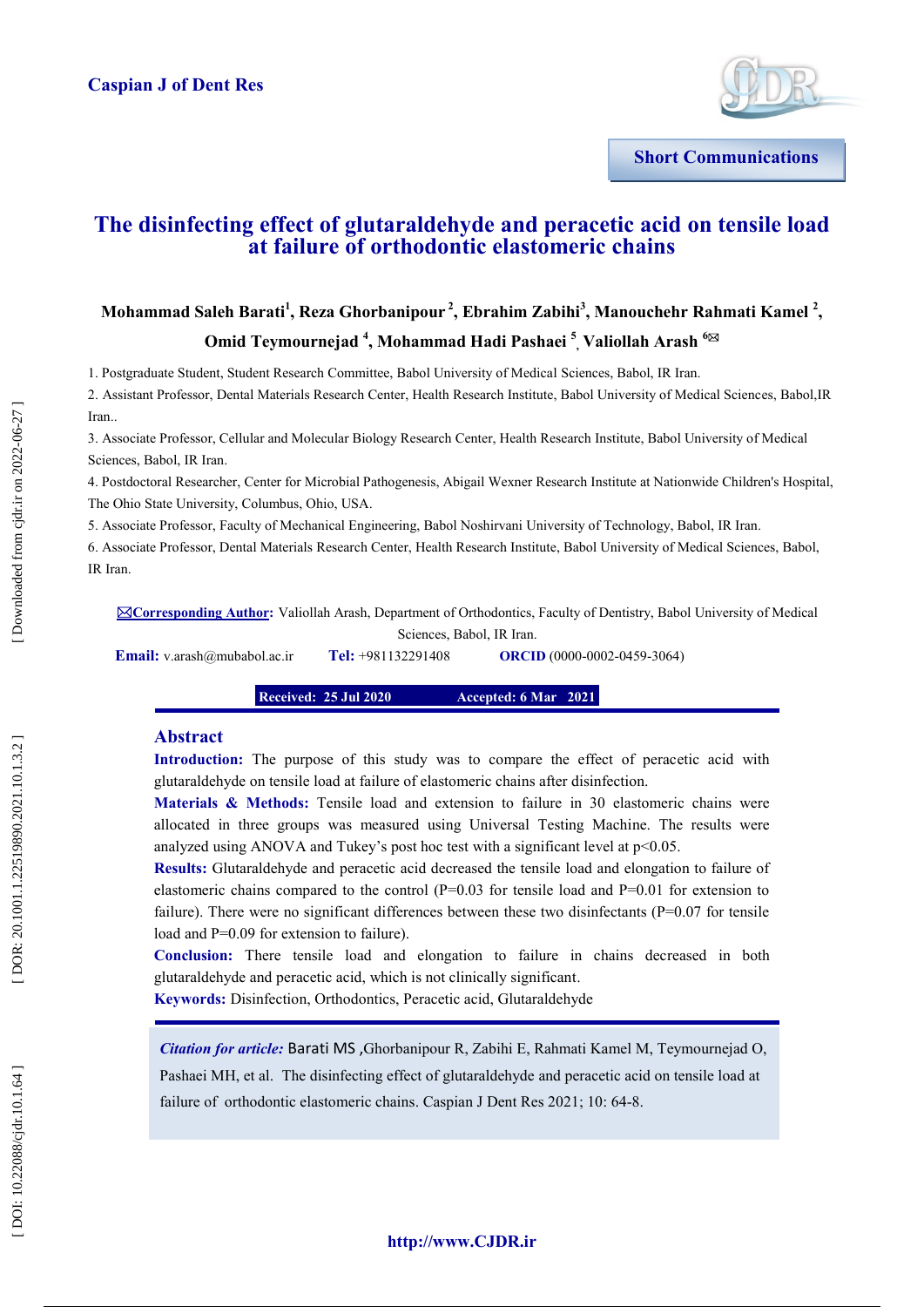

# **اثر ضد عفونی گلوتارالدهید و اسید پراستیک بر نیروی کشش در زمان شکست زنجیرهای االستومریک ارتودنسی**

محمد صالح براتی <sup>י</sup>،رضا قربانی پور <sup>۲</sup>، ابراهیم ذبیحی <sup>۲</sup>، ، منوچهر رحمتی کامل <sup>۲</sup>، ، امید تیمورنژاد <sup>٤</sup>، محمد هادی پاشایی °، ولی اله **آرش 6 \***

۱. دانشجوی دستیاری، مرکز تحقیقات دانشجویی، پژوهشکده سلامت، دانشگاه علوم پزشکی بابل، بابل، ایران. ۲. استادیار، مرکز تحقیقات مواد دندانی، پژوهشکده سلامت، دانشگاه علوم پزشکی بابل، بابل، ایران. . ۱.دانشیار، مرکز تحقیقات سلولی و بیولوژی مولکولی، پژوهشکده سلامت، دانشگاه علوم پزشکی بابل، بابل، ایران. ۲. محقق فوق دکترا، مرکز پاتوژنز میکروبی، انستیتوی تحقیقات ابیگل وکسنربیمارستان کودکان سراسری، دانشگاه ایالتی ایعام میکنا، میچ است متحده امریکا. ۵. دانشیار ، دانشکده مهندسی مکانیک، دانشگاه صنعتی نوشیروانی بابل، بابل، ایران. ۶. دانشیار، مرکز تحقیقات مواد دندانی، پژوهشکده سلامت، دانشگاه علوم پزشکی بابل، بابل، ایران. . **پست الکتريویکی:** ir.ac.mubabol@arash.v **تلفه:** +391132231489 **\*وًیسىدٌ مسئًل:** يلی الٍ آرش، گريٌ ارتًدوسی، داوطکدٌ دوداوپسضکی، داوطگاٌ علًم پسضکی بابل، بابل، ایران.

## **چکیدٌ**

**مقدمه:**.هدف این مطالعه مقایسه اثر اسید پراستیک با گلوتارالدهید بر نیروی کشش و شکست زنجیرهای الاستومریک بعد از ضد عفونی با انها . می باضد. <mark>مواد و روش ها:</mark> نیروی کشش و مقدار کشیدگی زمان شکست در ۳۰ عدد زنجیر الاستومریک در سه گروه مطالعه با استفاده از دستگاه آزمایص یًویًرسال اودازٌ گیری ضد. وتایج با تست ANOVA ي Tukey آوالیس ضدٌ ي سطح آماری معىی دار 0.05> p بًد. **یافته ها:** گلوتارالدهید و اسید پراستیک نیروی کشش و مقدار کشیدگی زمان شکست را کاهش دادند (p=0.03) نیروی کشش(p=0.07) و مقدار کشیدگی (p= $0.09$ زمان شکست تفاوت آماری معنی دار بین دو گروه ضدعفونی کننده وجود نداشت. **نتیجه گیری:** نیروی کشش و مقدار کشیدگی زمان شکست زنجیرهای الاستومریک در هر دو ماده ضدعفونی کننده گلوتارالدهید و اسید براستیک کاهش یافت که این مقدار کاهش از لحاظ کلینیکی حائز اهمیت نمی باشد. **واژگان کلیدی:** ضدعفونی کردن، ارتودنسی، اسید پراستیک، گلوتارالدهید

# **Introduction**

Nowadays, orthodontic springs and elastomeric products are very commonly used because of their high efficiency and relatively low prices . Since orthodontic elastomers might be contaminated with different germs during production process, extensive exposure to disinfectants is inevitable to prevent localization of microorganism infection in oral cavity. [1,2] Chemical interaction of these disinfectants with elastomeric chains and consequent adverse effects on their physical properties has been the major concern in previous investigations. In some studies conducted on glutaraldehyde 2% with different times of exposure, the elastomeric chains have shown no significant decrease in tensile strength until 30 minutes after exposure (disinfection process); however, by further increase in

the exposure time (sterilization process), their strength has significantly decreased.<sup>[3]</sup>

Peracetic acid has been preferred by some investigators as a new disinfectant because of quicker degradation and minimal leftover residues . In contrary to glutaraldehyde, peracetic is self-degradable, nontoxic and nonteratogen . It has been shown that sterilization by autoclave might adversely affect the mechanical characteristics of elastomers and latex elastics compared to chemical disinfection e.g. glutaraldehyde which saves the elastics' strength.  $[4,5]$  In health care guidelines, peracetic acid 0.2% would be used to reduce infection rate in hospital. <sup>[6]</sup> The elastomeric chains are not heat resistant and generally sterilized via cold sterilization. Some studies indicated that disinfection of a elastic can destroy of the cross links available in the

.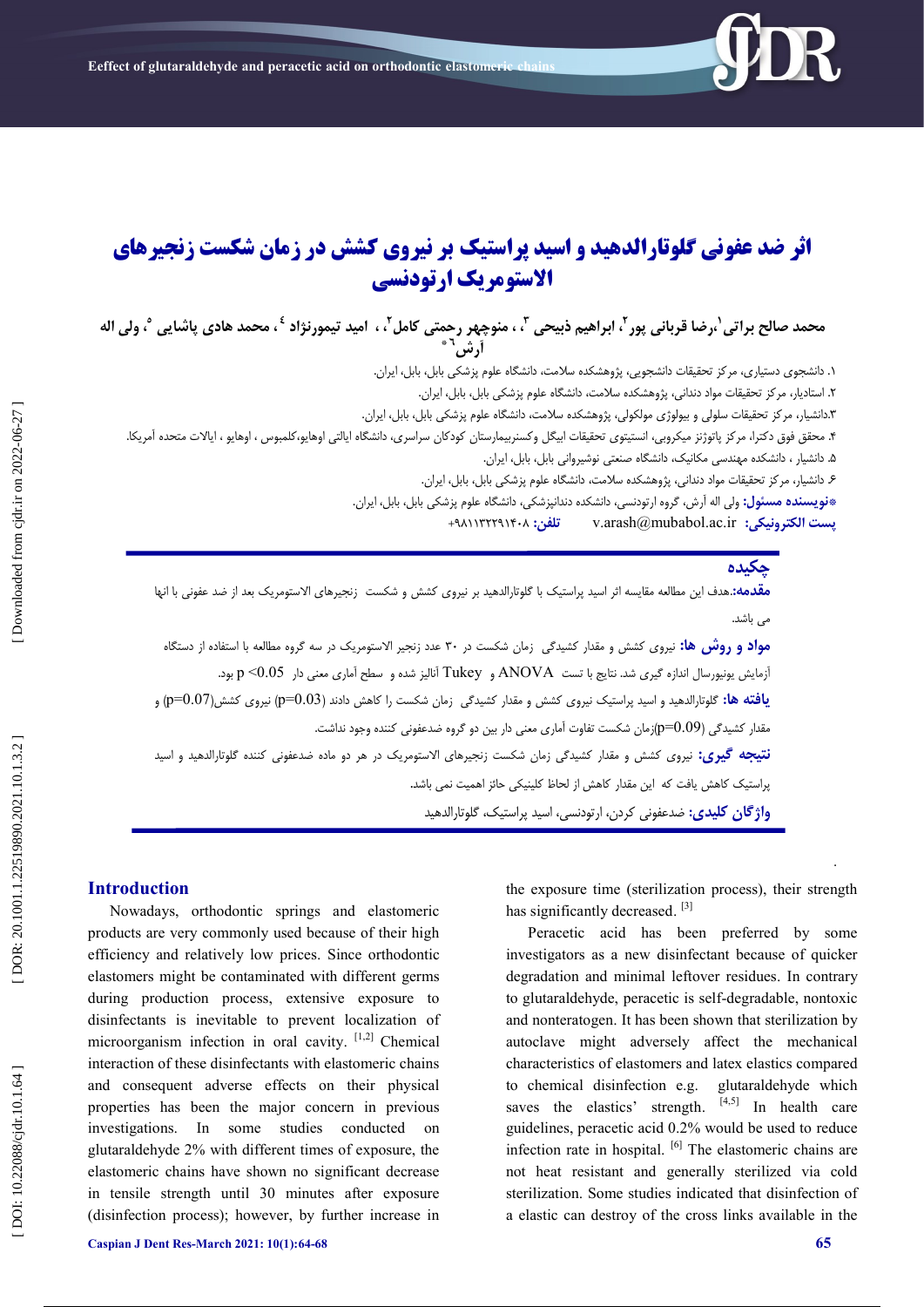

long chain molecules of polyurethane polyesters.<sup>[7]</sup> In a study, tensile strength and glass transformation temperature of elastomeric ligatures not disinfected are found significantly different from those exposed to phenol and glutaraldehyde. <sup>[2]</sup> In another study conducted by Losito et al. (2014), it was reported that there was no significant difference between chlorhexidine 0. 12 and peracetic acid 0.2% on mechanical properties of elastomeric chains and they could be clinically used up to 28 days. [8]

Since orthodontic elastomers might be contaminated with different germs, the purpose of current study was to compare the effect of disinfection by glutaraldehyde 2% and peracetic acid 0.25% on tensile load and elongation to failure of elastomeric chains.

### **Materials &Methods**

This study was approved by the Ethics Committee of Babol University of Medical Sciences, Babol, Iran (with the code of MUBABOL.REC.1395.69). In this in vitro study, according to the previous study,  $[9]$  30 elastomeric chains without space obtained from Orthotechnology (Orthotecnology inc. , West Columbia , US) were divided into three groups: 10 cases as control without

disinfection soaked in sterile normal saline, 10 cases disinfected with glutaraldehyde 2% ( Behsa Pharmaceutical Co., Tehran, Iran) for 30 minutes [3] and 10 cases disinfected with peracetic acid 0.25% ( BehBan Pharmed Lotus company , Tehran , Iran) for 30 minutes. <sup>[8]</sup> All chains were irrigated with distilled water for 1 minute. Each chain was inserted between metallic pins of Universal Testing Machine (Koopa, Iran) and fixed with acrylic glue (Bison International B.V., Rotterdam, The Netherlands). The length of all chains was fixed at 12 mm. Each chain was elongated at speed of 20 mm per minute until rapture occurred. <sup>[9]</sup> At rapture point, the tensile load in Newton (N) and extension to failure in millimeters (mm) were recorded. All data were analyzed by SPSS 17 using one -way ANOVA test and Tukey comparison test with a 95% significant level.

## **Results**

The mean of tensile load at failure and extension to failure are presented in table 1.

#### **Table 1 . The mean and standard deviation of tensile load at failure and extension to failure in groups of study**

| <b>Disinfectant</b>         |                 | Glutaraldehyde 2% Peracetic acid 0.25% | <b>Control</b> | P value                    |
|-----------------------------|-----------------|----------------------------------------|----------------|----------------------------|
|                             | $Mean \pm SD$   | $Mean \pm SD$                          |                | Mean±SD According to ANOVA |
| Tensile load at failure (N) | $38.7\pm4.5$    | $38.1 \pm 3.5$                         | 42.85 $\pm$ 4  | $P=0.01$                   |
| Extension to failure (mm)   | $38.3 \pm 0.45$ | $37.9 \pm 0.55$                        | $45\pm0.35$    | $P=0.001$                  |

 $(N = Newton)$  (mm = millimeter)

According to statistical test of ANOVA for both the tensile load at failure and extension to failure, there was a significant difference between study groups (P=0.03 for tensile load at failure and P=0.01 for extension to failure). The Tukey's Post hoc test demonstrated that there were no significant differences between glutaraldehyde and peracetic acid groups neither in tensile load at failure nor in extension to failure (P=0.07 for tensile load at failure and P=0.09 for extension to failure). However, compared to the control group, there was significant decrease in the tensile load at failure and in the extension to failure of both disinfectant groups  $(P=0.03$  for tensile load at failure and  $P=0.01$  for extension to failure).

#### **Discussion**

Disinfection with peracetic acid and glutaraldehyde in this study decreased the tensile load at failure of elastomeric chains in comparison to control group. Macedo et al. (2015) has already displayed that the high temperature changes characteristics of elastomers, and the sterilization with autoclave decreases the strength of elasomeric chains. [ 4 ] In addition, it was found that the chemical disinfection with hypochlorite sodium 1% and glutaraldehyde 2% decreased the strength of chains which was in accordance to our study.  $[5]$  Because of acidic pH, glutaraldehyde had less effect on the strength of chains compared to hypochlorite sodium with basic Ph.<sup>[3]</sup>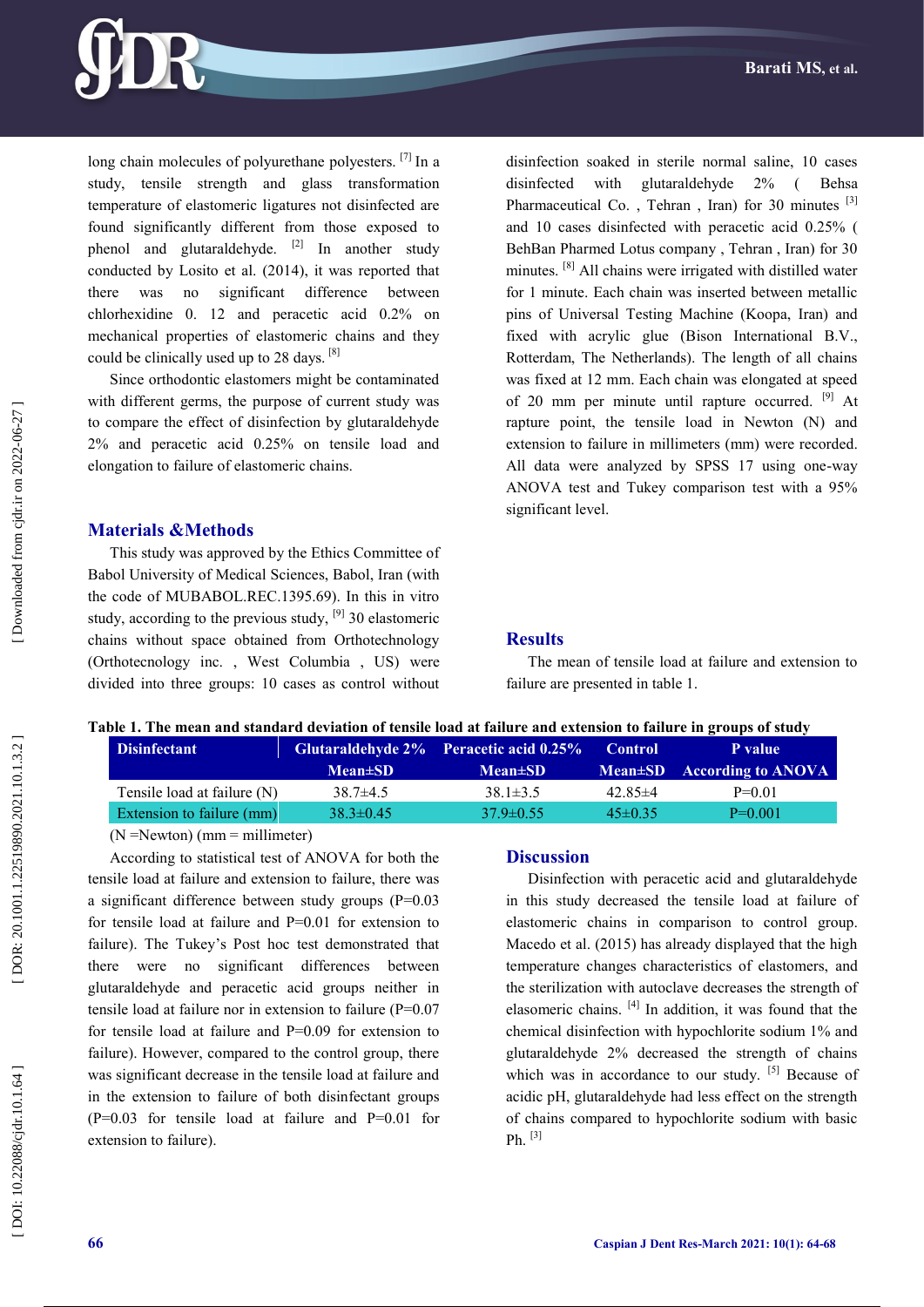

Evangelista et al. (2007) evaluated the strength of ligature elastomers from American Orthodontics ® (AO),  $3M^{\circledR}$  and Rockey Mountain<sup>®</sup> (RMO) in glutaraldehyde 3.4% and Vital Defense ® -D composed of 9% o phenylphenol and 1% o -benzyl - p -chlorophenol [Vital Defense Company, Denver, Canada] at different times. They claimed that disinfectants could significantly decrease the tensile load at failure of elastomeric chains , which is in complete agreement with our present study results. At that experiment, after 8 hours immersion in disinfectants, the strength of chains reached to a plateau form and was compared to their original tensile load (79% for AO, 86% for 3M and 70% for RMO). The researchers have stated that this decrease is not clinically significant since only 10 -20% of tensile load at failure is enough for clinical use.<sup>[2]</sup>

Singh (2016) evaluated the effect of disinfection by glutaraldehyde at two concentrations of 2% (Glutarex®) and 1.5% (Cidex®) on elastomeric chains made by five different companies. Before 0.5 hour, the tensile load at failure of elastomeric chains for all brands decreased significantly except for one brand, indicating the reduction in tensile load of failure decreased after 0.5 hour. This different result in brands might be owing to different primary materials and production processes.<sup>[1]</sup> The results of our study are in concordance with those of Singh s investigation ones .

Losito et al. (2014) declared that disinfection with chlorhexidine 0.2% for 10 minutes and peracetic acid 0.2% for 30 minutes declined the tensile load at failure of chains in a constant elongation. [8] Their results are in agreement with those of the ongoing study, too. They found that chains after 28 days had significant decrease in load and were ineffective in clinical use so they should be replaced.

Pithon et al. (2015) investigated the effects of different sterilization/disinfection methods (70°GL alcohol, autoclave, ultraviolet, peracetic acid and glutaraldehyde) on the mechanical properties of orthodontic elastomeric chains. Ultraviolet treatment was not completely effective for sterilization. No loss of mechanical properties occurred through using different sterilization methods, which is similar to that of our study.<sup>[10]</sup> The limitation of this study was that only two disinfectants were compared and it is proposed to compare different cold sterilization materials and heat sterilization with each other in future studies. Although the tensile load at failure decreases significantly with both disinfectants (since only 150 -200 gram force is

needed in the clinical use (about 10 -15% of tensile load at failure), this reduction is not clinically important and both these two disinfectants can be used clinically. Nevertheless, according to other study in which the force decreased after 4 weeks  $[8]$ , the elastomeric chains should be replaced monthly.

#### **Conclusion**

There was less tensile load at failure and elongation to failure in chains immersed in glutaraldehyde and peracetic acid, which is not clinically important. This finding might justify the use of newly introduced disinfectant, peracetic acid, in orthodontic procedures if it could show advantages in other aspects.

**Funding:** This study was a part of research project (Grant no: 9542126), supported and funded by Babol University of Medical Sciences

**Conflict of interest disclosure**: The authors state that they have no conflict of interest.

#### **Author's Contribution**

The study was designed by Valiollah Arash and Manouchehr Rahmati Kamel. Mohammad Saleh Barati and Ebrahim Zabihi defined the conceptual content of the research. The study data were collected by Mohammad Saleh Barati and Omid Teymournejad and Mohammad Hadi Pashaei. Statistical analysis and interpretation of data were accomplished by Reza Ghorbanipour. The manuscript was prepared by Reza Ghorbanipour and revised by Ebrahim Zabihi contributed to the design and implementation of the research. Study supervision was performed by Valiolah Arash Manouchehr Rahmati Kamel.

#### **References**

- 1. Singh M. Effect on Mechanical Properties of Orthodontic Elastomeric Ligatures on Immersion in Disinfecting Solutions - an in vitro Study. British J Med Med Res 2016;18: 1 -9.
- 2 . Evangelista MB, Berzins DW, Monaghan P. Effect of Disinfecting Solutions on the Mechanical Properties of Orthodontic Elastomeric Ligatures. Angle Orthod 2007; 77: 681 -7.
- 3 . Jeffries CL, von Fraunhofer JA. The effects of 2% alkaline glutaraldehyde solution on the elastic